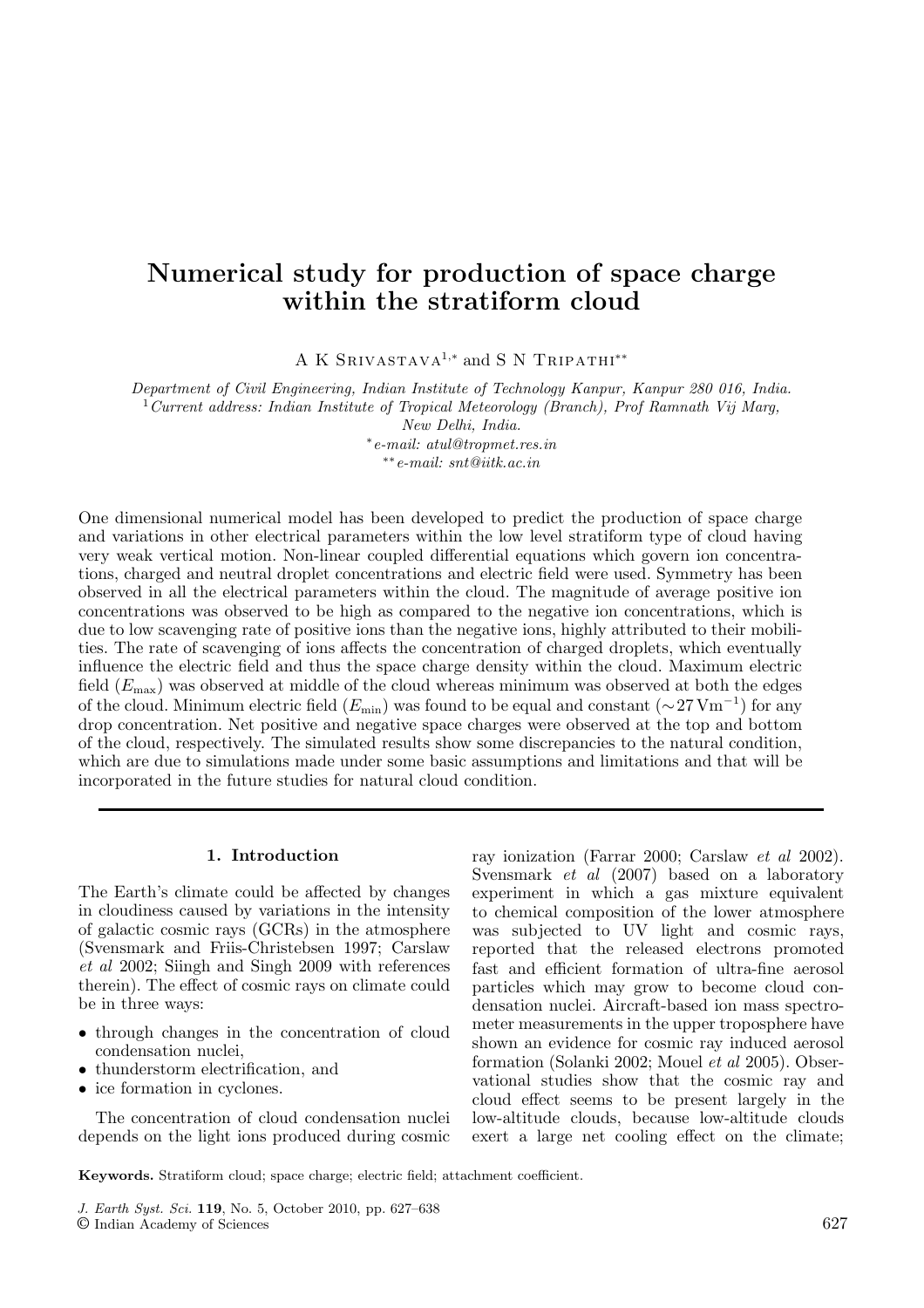this determines the sign of the possible cosmic ray and cloud effect (Svensmark and Christensen 1997; Marsh and Svensmark 2000). Although the lowaltitude clouds of limited vertical extent may only contain one phase of liquid water, it is a key parameter in the numerical climate models used for future climate change predictions. Kirkby (2007) had presented an association of high GCR flux with cooler climate, and low GCR flux with a warmer climate.

Clouds having both convective and stratiform types have different electrical properties. To date several numerical schemes have been constructed to understand the electrification and the production of space charges within the convective clouds, which have strong vertical motion and strong electric field (Chiu and Klett 1976; Masuelli *et al* 1997; Helsdon *et al* 2001; Altaratz 2003; Saunders 2008). However, no numerical studies, to the best of our knowledge, have been carried out to understand the production of space charge within the low level stratiform type of cloud having very weak vertical motion and weak electric field inside it.

Electrical structures of weakly electrified clouds such as stratus are less well known, which has been a subject of investigation (Tinsley *et al* 2000; Harrison and Carslaw 2003; Tinsley and Yu 2004). Stratus is a low level stratiform cloud mainly composed of water droplets with little vertical thickness but tend to be spread out into a thin sheet, having maximum thickness of about 1 km from top to bottom and large aerial coverage. It has been conjectured that inside the clouds, where conductivity reduces by about an order of magnitude with respect to clear air (Rust and Moore 1974), large space charge (up to few tens to thousands elementary charges per cm−<sup>3</sup>) can accumulate (Tinsley 2000). The space charge, mostly the difference between uni-polar charges, is implicated for droplet charging by various processes notably amongst them is preferential scavenging of aerosol particles (electro-scavenging) (Tinsley 2000). The space charge increases with the electric field in the low-conductivity region within the cloud, thereby restoring the equilibrium vertical conduction current. Thus, although electrical effects are much weaker in stratiform clouds than in convective, they are certainly present and the electric fields and charge densities are modulated by cosmic rays (Carslaw *et al* 2002).

In this paper, we have made an attempt to develop a model for the production of space charge and to understand the electrical parameters, such as electric field within the low level stratiform cloud using non-linear coupled differential equations, which govern the ion concentration, charged and neutral droplet concentration and electric field variation inside the cloud. The detailed model



Figure 1. Schematic diagram of production of uni-polar space charge due to processes occurring in the presence of cosmic rays along with the variation in conductivity within the stratiform cloud. Total air-Earth's current density  $(J_z)$ , penetrating from top of the cloud, is considered constant with height.

description along with assumptions and initial boundary conditions are given in the next section.

## **2. Model descriptions**

#### 2.1 *Physical understanding*

Stratiform clouds could be electrified because their presence in the free atmosphere reduces conductivity (Rust and Moore 1974; Pruppacher and Klett 1997) and the influence of space charge accumulation on their boundaries due to variations in air-Earth's current density (Tinsley 2000), causing changes in cloud microphysics. Figure 1 shows a schematic diagram based on the hypothesis proposed by Tinsley (2000) for the production of uni-polar space charge within weakly electrified stratiform type of cloud. It shows total air-Earth's current density  $(J_z = J_{z_1} + J_{z_2})$ , a product of conductivity and electric field, penetrating from top of the cloud, is constant with height ranging from  $\sim$ 1–4 pA m<sup>-2</sup> into and out of each volume. However,  $J_{z_1}$  (positive current density) and  $J_{z_2}$ (negative current density) vary with height due to recombination and attachment of ions that occur in the same volume. Thus, the regions of net unipolar space charge often exist on the upper and lower boundaries of the cloud. Schematic diagram also shows variation in conductivity that reduces within the cloud  $(\sigma_c)$  as compared to the clear air  $(\sigma_a)$  due to scavenging of ions by their attachment with cloud droplets.

#### 2.2 *Theoretical formulation*

A 1-D numerical model, to study the production of space charges and other electrical properties such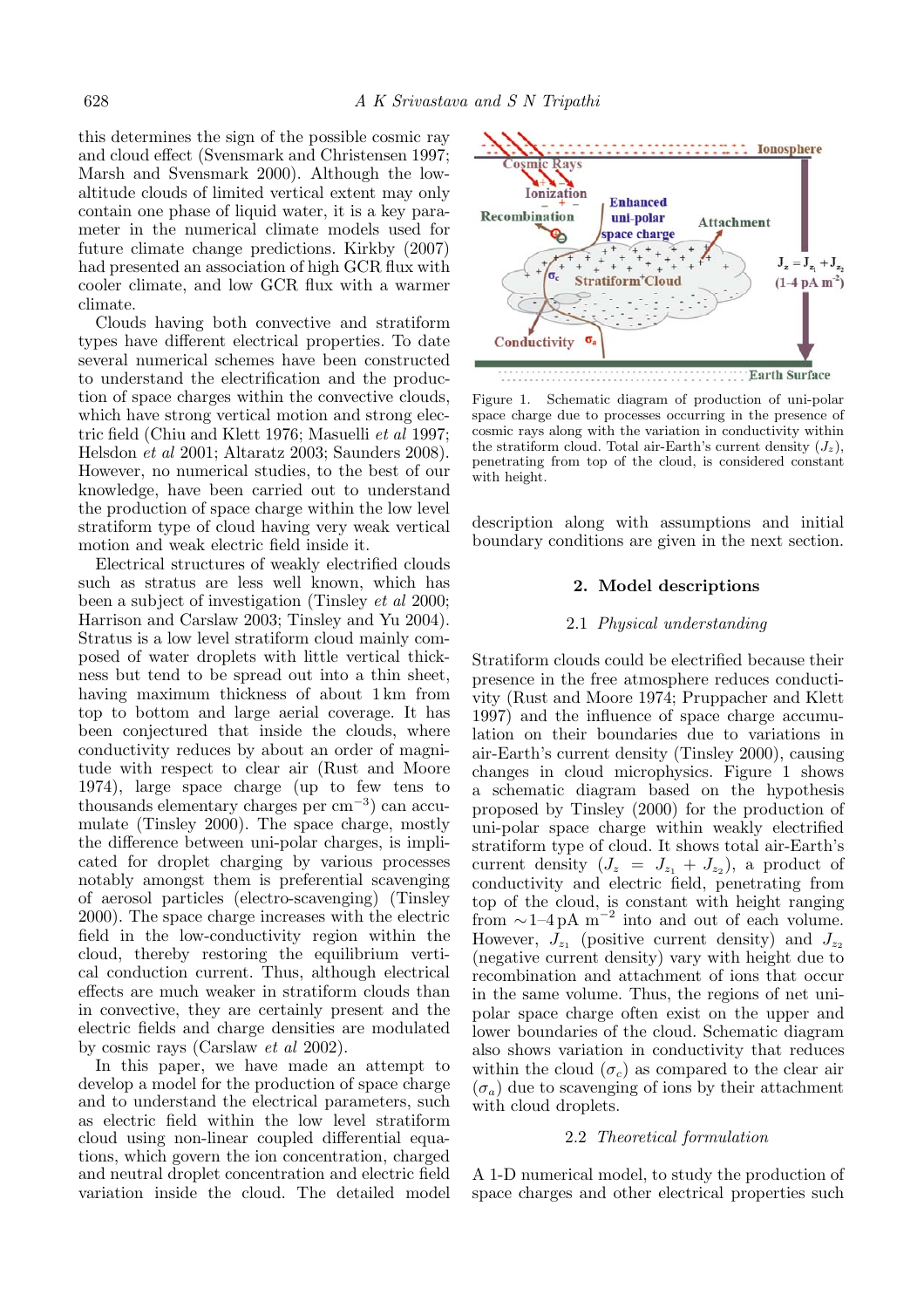as electric field, has been developed for low level stratiform clouds having weak electric field and weak vertical motion. The non-linear system has been modeled using coupled differential equations for the rate of change of ion concentration, charged and neutral droplet concentration and electric field variation with height.

The time dependent conservation equation for positive ions represented by 1 and negative ions represented by 2 is given as:

$$
\frac{dn_1}{dt} = q - \alpha n_1 n_2 - \beta_1 (Sn_1 + S_2 n_1) - \frac{1}{e} \nabla J_{z_1}, \quad (1)
$$

$$
\frac{dn_2}{dt} = q - \alpha n_1 n_2 - \beta_2 (Sn_2 + S_1 n_2) + \frac{1}{e} \nabla J_{z_2}.
$$
 (2)

Here  $n_{1,2}$  are positive (negative) ion concentration, q is the ion production rate,  $\alpha$  is the ion–ion recombination coefficient,  $\beta_{1,2}$  are positive (negative) ion attachment coefficients with droplets,  $S_{1,2}$  are charged droplet concentrations having unit positive (negative) charge, S is the neutral droplet concentrations, e is the electronic charge and  $J_{z_1}$  is vertical current density.

The above two equations are balanced by the production of ions due to ionization from cosmic rays, i.e., q and loss of ions by various mechanism such as ion–ion recombination, which play a crucial role in ultra-fine particle formation in the lower atmosphere (Mohnen 1977; Yu and Turco 2001), and ion-droplet attachment within the cloud (Griffiths *et al* 1974). The last term of equations (1) and (2) indicates flux of positive  $(\nabla J_{z_1})$  and negative  $(\nabla J_{z_2})$  ions, respectively which produces an imbalance between both the ions in a region. Direct measurement of total current density,  $J_z$  is difficult, therefore it is usually derived from the simultaneous measurements of conductivity and electric field and can be expressed as:

$$
J_z = J_{z_1} + J_{z_2} = \sigma_{z_1} E_z + \sigma_{z_2} E_z.
$$
 (3)

By such an approach,  $J_z$  is found to be constant vertically in the stable and fair weather conditions (Gringel *et al* 1986; Siingh *et al* 2007 and the references therein). In equation (3),  $\sigma_{z_1}$  and  $\sigma_{z_2}$  are the positive and negative ion conductivity, respectively which can be expressed in terms of ionic number density  $(n_1, n_2)$  and mobility of ions  $(\mu_{z1}, \mu_{z2})$ . The total current density from equation (3) becomes:

$$
J_z = (\mu_{z_1} n_1 e + \mu_{z_2} n_2 e) E_z;
$$

$$
E_z = \frac{J_z}{e} \left( \frac{1}{\mu_{z_1} n_1 + \mu_{z_2} n_2} \right). \tag{4}
$$

Equation (4) can be used as an initial value in the model for the electric field at cloud boundaries using total current density  $(J_z)$  penetrating from top of the cloud.

Now, the last term of equations (1) and (2) can be written as:

$$
\frac{1}{e}\nabla J_{z_1} = \frac{1}{e}\nabla(\mu_{z_1} n_1 e E_z);
$$

$$
\frac{1}{e}\nabla J_{z_2} = \frac{1}{e}\nabla(\mu_{z_2} n_2 e E_2).
$$
(5)

For horizontal stratification and at steady state, the above equations can be written as:

$$
\frac{1}{e}\nabla J_{z_1} = \frac{1}{e}\frac{\partial}{\partial z}(J_{z_1}) = \mu_{z_1}n_1\frac{\partial}{\partial z}(E_z) + E_z\frac{\partial}{\partial z}(\mu_{z_1}n_1);
$$
\n
$$
\frac{1}{e}\nabla J_{z_2} = \frac{1}{e}\frac{\partial}{\partial z}(J_{z_2}) = \mu_{z_2}n_2\frac{\partial}{\partial z}(E_z) + E_z\frac{\partial}{\partial z}(\mu_{z_2}n_2).
$$
\n(6)

Using the values from equation  $(6)$ , equations  $(1)$ and (2) becomes:

$$
\frac{dn_1}{dt} = q - \alpha n_1 n_2 - \beta_1 (Sn_1 + S_2 n_1)
$$

$$
- \mu_{z_1} n_1 \frac{\partial}{\partial z} (E_z) - E_z \frac{\partial}{\partial z} (\mu_{z_1} n_1); \qquad (7a)
$$

$$
\frac{dn_2}{dt} = q - \alpha n_1 n_2 - \beta_2 (Sn_1 + S_2 n_1)
$$

$$
+ \mu_{z_2} n_2 \frac{\partial}{\partial z} (E_z) + E_z \frac{\partial}{\partial z} (\mu_{z_2} n_2).
$$
 (7b)

 $S_1$  and  $S_2$  are the number concentration of singly positive and negative charge droplets, respectively. The time dependent balance equation for charged particles is depicted by Harrison and Carslaw (2003). However, by ignoring positive ions attachment to the positively charged droplets and negative ions attachment to the negatively charged droplets, the balance equations for single positive and single negative charge drops can be written in equations (8) and (9), respectively as:

$$
\frac{dS_1}{dt} = \beta_1 S n_1 - \beta_2 S_1 n_2; \tag{8}
$$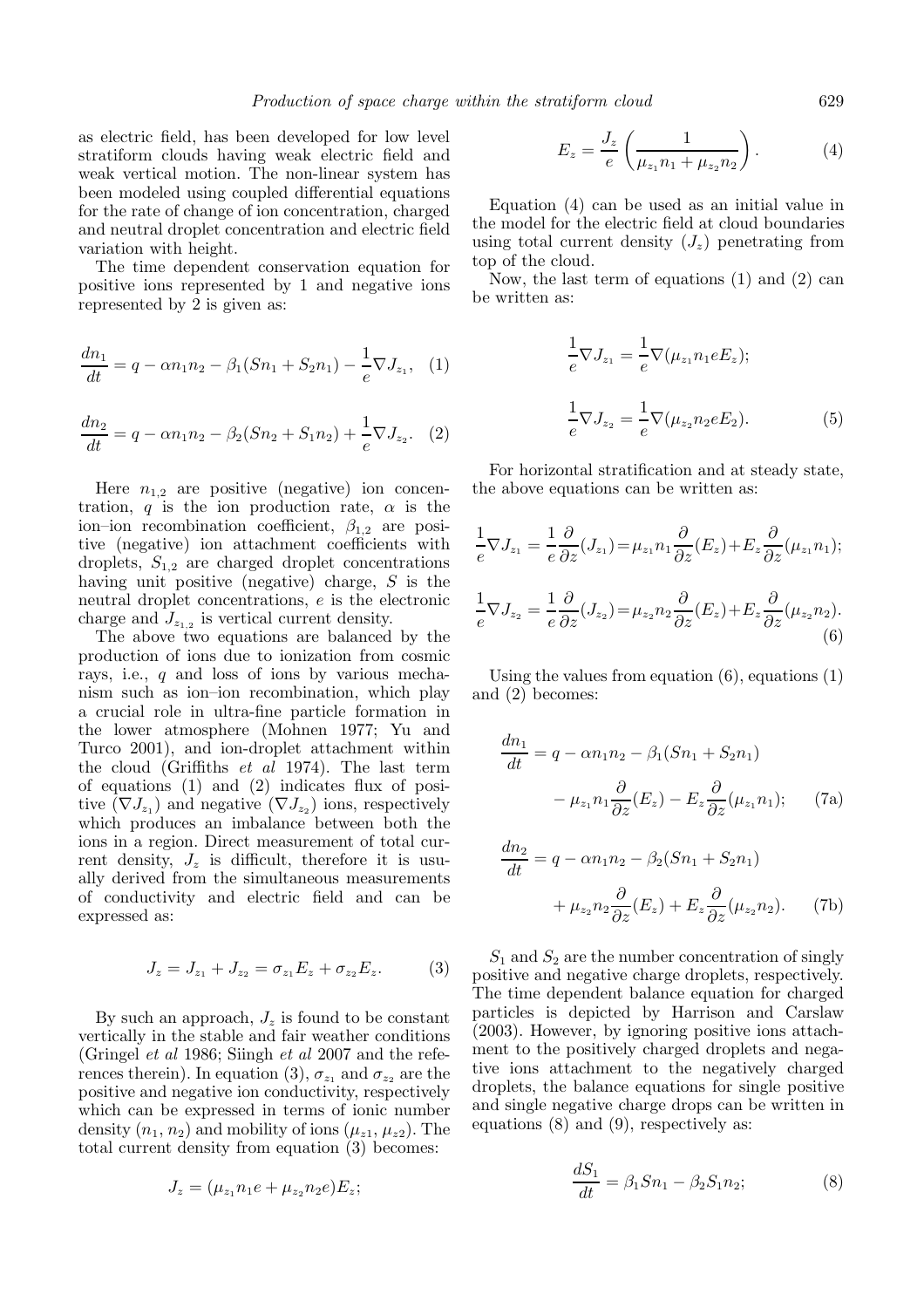$$
\frac{dS_2}{dt} = \beta_2 Sn_2 - \beta_1 S_2 n_1.
$$
 (9)

The first term of both equations represent the production of positively and negatively charged droplets due to the attachment of positive and negative ions with neutral droplets, respectively whereas the last term represents loss of positively and negatively charged droplets due to their attachment with negative and positive ions, respectively. S is the neutral droplet concentration within the cloud, which can also be written by using above two equations (8) and (9) as:

$$
\frac{dS}{dt} = (\beta_2 S_1 n_2 + \beta_1 S_2 n_1) - (\beta_1 S n_1 + \beta_2 S n_2). \tag{10}
$$

The first bracket indicates the production of neutral droplets by neutralizing the positively and negatively charged droplets due to their attachment with negative and positive ions, respectively. However, the second bracket represents loss of neutral droplets due to their attachment with positive and negative ions, respectively.

The characteristic of ions that relates directly to their ability to take part in the flow of electric current, is their mobility  $(\mu)$ , which is the average velocity acquired by small ions as it moves under the force exerted on it by the electric field. Ion mobility controls the rate of uptake of ions by the aerosols and droplets. Mobility varies inversely with the mass of cluster of ions (Harrison 1992);

$$
\mu = \frac{2 \times 10^{-4}}{\sqrt{(M + 29/M)}},\tag{11}
$$

where  $M$  is the mass of ions.

In the present cloud model,  $H^+(H_2O)_m$  is used as positive ion  $(\mu_1)$  and  $O_2^-(H_2O)_n$  as negative ion  $(\mu_2)$  where 'm' and 'n' are the hydrated water molecules, vary in such a manner that both the ion mobilities are maximum at the edges of the cloud and decreasing inside with minimum at the middle of the cloud, as shown in figure 2.

The chemical differences between the species of positive and negative ions lead to some physical asymmetries in the ion properties and cause negative ions to have greater mobility than positive ions, i.e.,  $\mu_2 > \mu_1$  (Mohnen 1977). The magnitude of the difference is typically  $\sim$ 20% but varies with humidity in response to changes in the ion hydration as well as ion composition (Harrison and Carslaw 2003). This asymmetry is central to the cloud electrification. In the present study, average positive ion mobility was observed to be ∼7% less



Figure 2. Variation in positive  $(\mu_1)$  and negative  $(\mu_2)$  ion mobilities inside the cloud.

as compared to the average negative ion mobility within the cloud. The positive and negative ion mobility at the cloud boundaries were calculated to be maximum  $\sim$  1.3 × 10<sup>-4</sup> and  $1.5 \times 10^{-4}$  m<sup>2</sup>V<sup>-1</sup>s<sup>-1</sup> using low hydrated water molecules, i.e.,  $m = 4$  and  $n = 1$ , respectively which approaches to minimum  $\sim$  1.0  $\times$  10<sup>-4</sup> and 9.75  $\times$  10<sup>-5</sup> m<sup>2</sup>V<sup>-1</sup>s<sup>-1</sup> using large hydrated water molecules, i.e.,  $m = 6$  and  $n = 3$ , respectively at middle of the cloud. The difference between both the ionic mobilities are high at the boundaries where negative ion mobility was ∼15% more than the positive ion mobility and low at the middle of the cloud where negative ion mobility was ∼4% more than the positive ion mobility. To get the mobility values at each point within the cloud, a second order polynomial was fitted for both the ionic mobilities with step size  $(X)$  and the polynomial equations are:

$$
Y = 1.20648 \times 10^{-4} - 9.30144 \times 10^{-8}
$$
  
× X + 9.30144 × 10<sup>-11</sup> × X<sup>2</sup>, (12a)

$$
Y = 1.34547 \times 10^{-4} - 1.34673 \times 10^{-7}
$$

$$
\times X + 1.34673 \times 10^{-10} \times X^{2}.
$$
 (12b)

Equations (12a) and (12b) predict a decrease in both positive and negative ion mobilities by  $\sim$ 25% and 33%, respectively from cloud boundaries to the middle of the cloud.

The rate of uptake of ions by cloud droplets is known as collision rate, which leads to charging of these droplets. It is normally expressed in terms of attachment coefficient, which varies with height as a function of ionic mobility. The attachment coefficient, primarily, depends on droplet size and the number concentration of ions of both polarities.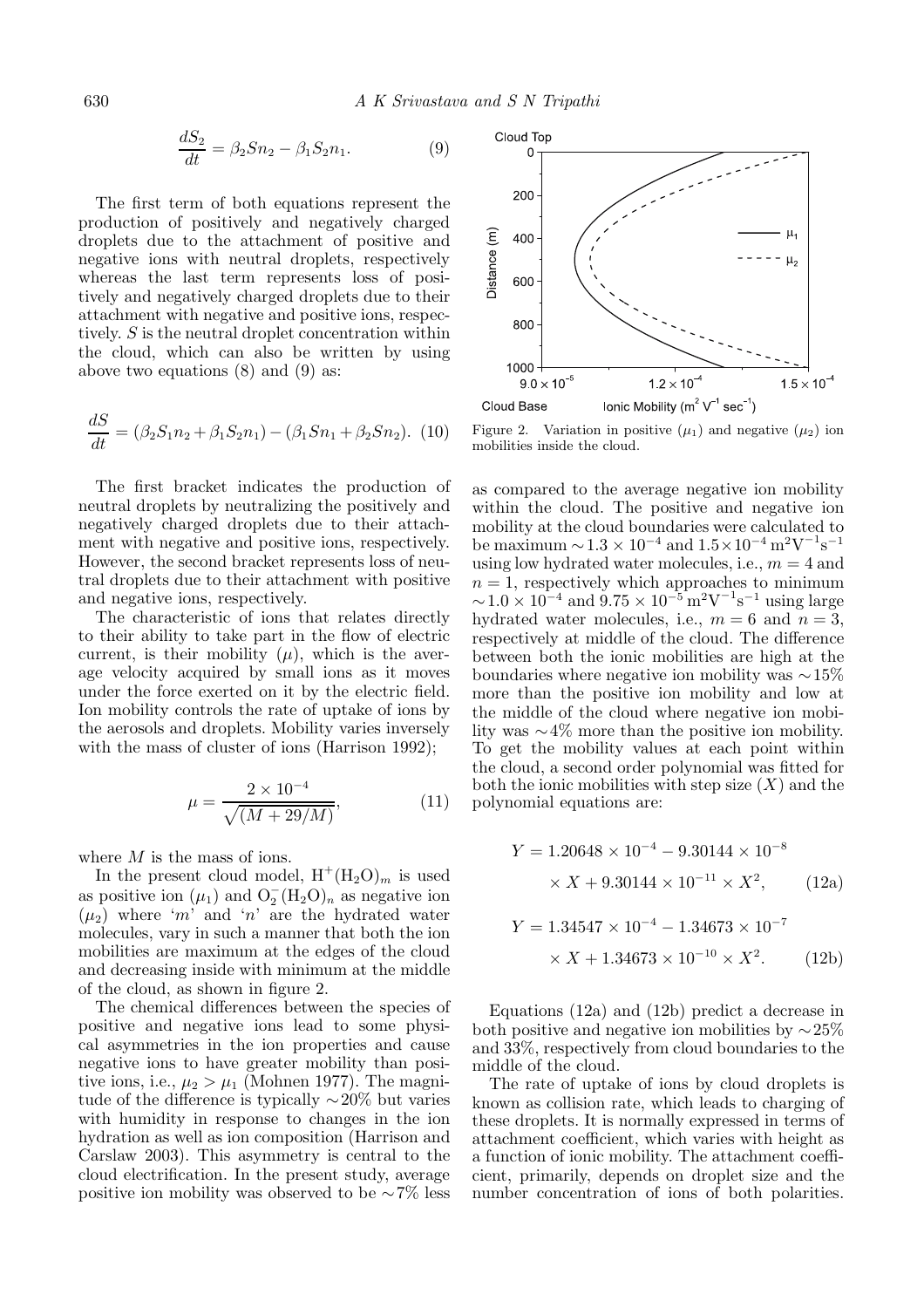It is also said to depend on the magnitude of charges carried by the droplets. However, when cloud droplets act as collectors of ions, the collection current is independent of the droplet charge for typical conditions (Pruppacher and Klett 1997, pp 798). So, the charged droplets of either sign and the neutral droplets should all collect ions at the same rate that only depends on the properties of the ions. Attachment coefficients,  $\beta_{1,2}$  for positive (negative) ions with cloud droplet of radii 'a*c*' were given by Griffiths *et al* (1974); Chiu (1978); Pruppacher and Klett (1997):

$$
\beta_{1,2}(a_c) = 4\pi a_c D_{1,2},\tag{13}
$$

where  $D_{1,2} = (\mu_{1,2}KT/e)$  is the diffusion coefficient of positive (negative) ions.

Thus, equation (14) becomes:

$$
\beta_{1,2}(a_c) = \frac{4\pi a_c KT \mu_{1,2}}{e},\tag{14}
$$

where  $K$  is the Boltzmann constant and  $T$  is the temperature.

The radius of cloud droplets of average size 'a*c*' can be computed from a relationship given by Chiu (1978):

$$
a_c = \left(\frac{3}{4} \frac{\rho l_c}{\pi \rho_w S}\right)^{1/3},\tag{15}
$$

where  $\rho$  is the density of air (∼1.239 kg m<sup>-3</sup>),  $l_c$ is the liquid water content within the cloud,  $\rho_w$  is the density of water  $(\sim 1000 \text{ kg m}^{-3})$  and S is the drop concentration within the cloud. Equation (16) reveals that the average drop radii will decrease with increase in drop number concentration within the cloud.

The majority of free charges in the fair weather part of the atmosphere arise from natural ionization, e.g., cosmic rays (Chalmers 1967; Siingh and Singh 2009), which is more dominant activity away from the surface. The space charge, in the fair weather, is the difference between the concentration of positive and negative ions. However, within the clouds most of the positive and negative ions will be in the form of charged droplets (Tinsley 2000). Therefore, space charge, in the above case, will be the sum of differences between the concentration of positive and negative ions and the concentration of positively and negatively charged droplets, which is given as:

$$
\rho = e[(n_1 - n_2) + (S_1 - S_2)].
$$
 (16)

Variations in electric field  $(E)$  and space charge  $(\rho)$  are coupled by Poisson's equation  $(\nabla \cdot E = (\rho/\varepsilon))$ ; where  $\varepsilon$  is the permittivity of vacume ( $\sim 8.85419e - 12 \,\mathrm{F m}^{-1}$ ). Thus, assuming horizontal stratification, the Poisson's equation can be written as:

$$
\frac{\partial E_z}{\partial z} = \frac{\rho}{\varepsilon} = \frac{e}{\varepsilon} [(n_1 - n_2) + (S_1 - S_2)]. \tag{17}
$$

To develop a 1-D numerical model to understand the electrical properties and the production of space charge inside the stratiform cloud, we have solved equations  $(7a)$ ,  $(7b)$ ,  $(8)$ ,  $(9)$ ,  $(10)$  and (17) simultaneously, using Gauss–Seidel iterative method (Jain 1984) to get solution for enough time to come to a steady state. The methodology of solving these equations will be discussed in the next section, which also includes basic assumptions and the boundary conditions of the model.

# 2.3 *Methodology*

The above equations were discretized using purely implicit finite difference scheme, which enables the integration of a differential equation numerically by evaluating the values of the function at finite number of points. All the equations were integrated for sufficient time until steady state condition is reached. Finite difference scheme, applied here, has been solved using false transient method in time step, i.e., the steady state time computed by the program is independent of actual time. The origin of this method is Taylor series expansion, which assumes that the function is smooth, i.e., continuous and differentiable. Time derivative is discretized using forward difference and space derivatives with backward/forward difference usually called forward time backward space (FTBS) and/or forward time forward space (FTFS) method of discretization (Ghoshdastidar 1998).

The model presented here is for stable cloud layer, i.e., no vertical or horizontal motions exist within the cloud. The basic assumption made while solving these equations is: cloud contains monodispersed droplets (i.e., all with the same radius), representing the dominant size category, with at most a single positive and/or negative charge. Thus,  $\beta$  (ion attachment coefficient with droplet) in each case apply to the radius of the dominant droplets. The boundary conditions of the model includes:

• equal and maximum positive and negative ion concentration,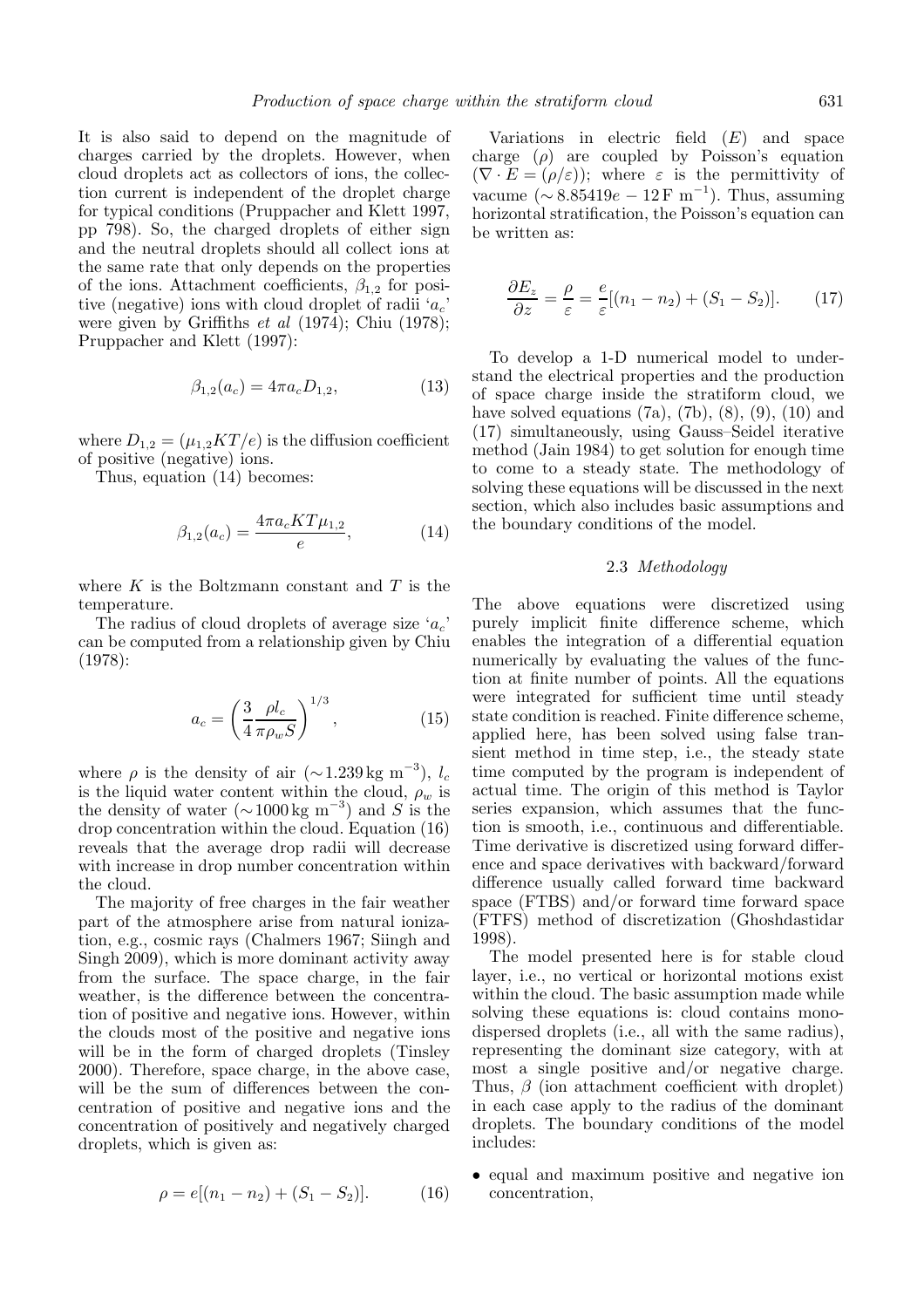Table 1. Typical values of the atmospheric parameters used to calculate the initial boundary conditions of model.

| Atmospheric<br>components | Typical values                                                | References        |
|---------------------------|---------------------------------------------------------------|-------------------|
| q                         | $\sim 1 \times 10^7$ ion<br>pair $m^{-3} s^{-1}$              | Schonland (1953)  |
| $\alpha$                  | $\sim$ 1.6 × 10 <sup>-12</sup> m <sup>3</sup> s <sup>-1</sup> | Schonland (1953)  |
| $J_{\gamma}$              | $\sim$ 3 pA m <sup>-2</sup>                                   | Harrison $(2005)$ |

Table 2. Average drop concentrations and the corresponding radii within the cloud for a constant liquid water content <sup>∼</sup>0.<sup>3</sup> g kg*−*<sup>1</sup> within stratus cloud (Chiu 1978).

| Average drop<br>concentration $(m^{-3})$ | Drop radii<br>$(\mu m)$ |
|------------------------------------------|-------------------------|
| 1.0 <sub>e8</sub>                        | 9.5                     |
| 5.0e8                                    | 5.6                     |
| 1.0e9                                    | 4.5                     |

- total drop concentration are zero at top and bottom of cloud, consequently,
- total charged and neutral droplet concentration are also zero at both the cloud boundaries.

$$
n_{1,2}(0,t) = n_{1,2}(N,t) = \left(\frac{q}{\alpha}\right)^{1/2},\qquad(18)
$$

$$
E(0) = E(N) = \frac{J_z}{e}(\mu_1 n_1 + \mu_2 n_2), \qquad (19)
$$

$$
S_{1,2}(0,t) = S_{1,2}(N,t) = 0,\t(20)
$$

$$
S(0,t) = S(N,t) = 0,
$$
\n(21)

where '0' and 'N' represents first and last boundary of the cloud.  $S$  is the total drop concentration when they are uncharged at time  $t = 0$ , which we have assumed to be varied sinusoidally within the cloud as  $S = S_0(\sin(\pi \Delta z/Z))^2$  with maximum concentration at middle of the cloud.  $S_0$  is the maximum drop concentration at middle of the cloud; Z is the total thickness of the cloud (1000 m in the present simulation) and  $\Delta z$  is the small increment (1 m). Typical value of the atmospheric parameters, used to calculate the initial boundary conditions for ion concentration and electric field, is given in table 1.

#### **3. Results**

The variations in ionic concentration, within the cloud, are extensively attributed to the variations



Figure 3. Variation in total drop concentrations within the cloud at different drop sizes.

in drop number concentration and their sizes through scavenging due to attachment process that influence the concentration of charged droplets and thus the production of space charge and electric field (Harrison and Carslaw 2003). The experimentally determined cloud droplet number concentrations are to be below  $1.0e8 \text{ m}^{-3}$  and rarely above 1.0e9 m−<sup>3</sup> within the stratiform clouds (Anderson *et al* 1994; Gillani *et al* 1995). In the present study, we have considered three different sets of calculation assuming three different average drop concentrations  $1.0e8$ ,  $5.0e8$  and  $1.0e9 \text{ m}^{-3}$  having mono-dispersed drops of average drop radii <sup>∼</sup>9.5, 5.6 and  $4.5 \mu$ m, respectively, which were calculated from equation (16) keeping constant liquid water content ∼0.3 gm kg<sup>-1</sup> within stratus cloud (Chiu 1978) and shown in table 2.

#### 3.1 *Total drop concentration*

The drop concentration within the cloud is one of the important parameter, which influences the cloud electrification. The variation in total drop concentrations within the cloud having three different drop sizes (mono-dispersed) are shown in figure 3, which indicates maximum drop concentration at middle of the cloud. It also reveals that the large average drop concentrations are having smaller drop sizes and *vice-versa*.

# 3.2 *Total ion concentration*

The variation in ion concentrations within the cloud is shown in figure 4 for three different average drop concentrations, as mentioned before. The magnitude of average positive and negative ion concentrations were observed to be ∼8.18e8 and  $8.16e8 \text{ m}^{-3}$ , respectively within the cloud for drop concentration 1.0e8 m−<sup>3</sup> having drop radii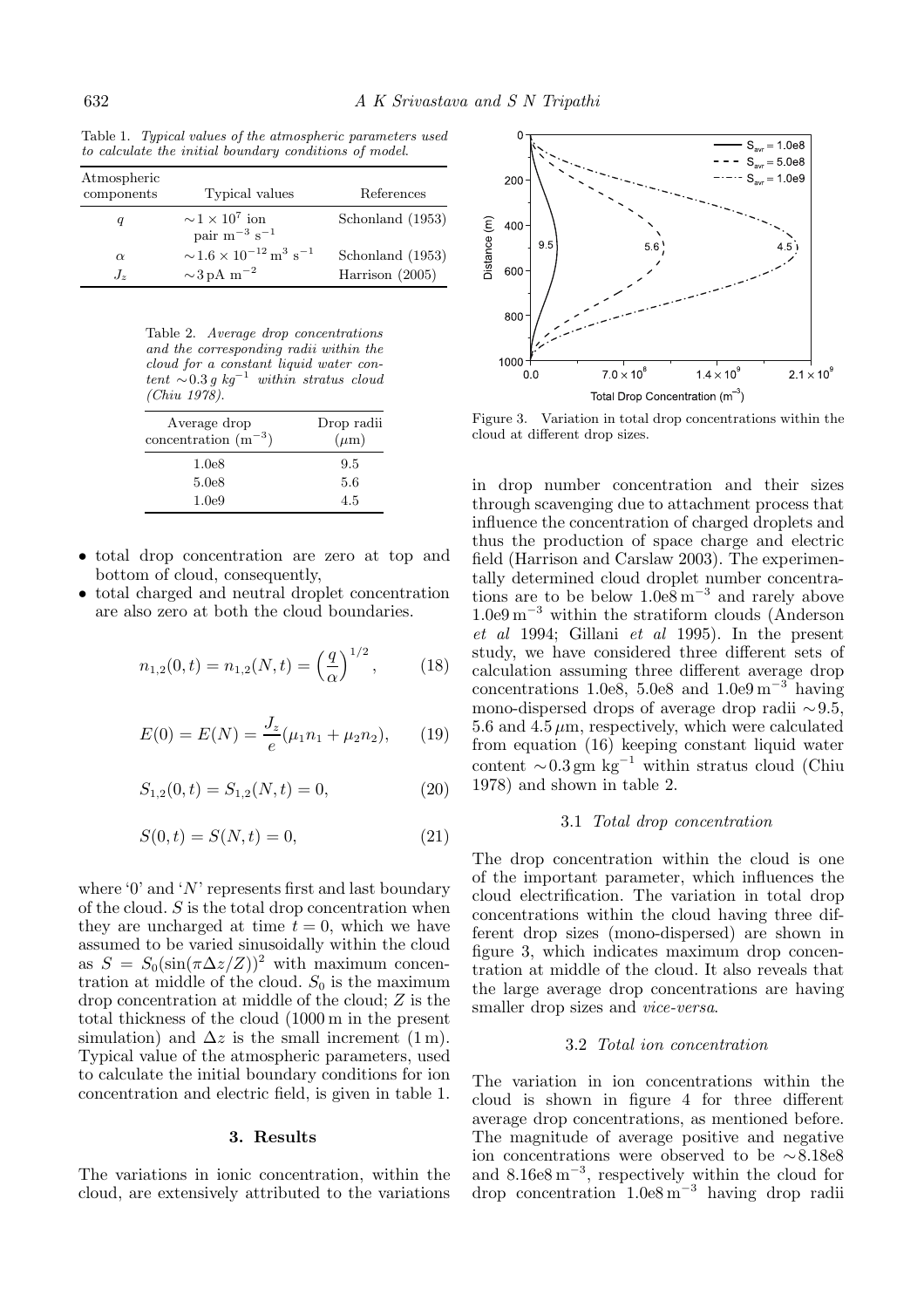

Figure 4. Variation in ionic concentrations within the cloud having different drop concentrations at different sizes.

<sup>∼</sup>9.<sup>5</sup> <sup>μ</sup>m. Significant decrease in bi-polar ionic concentrations was observed by ∼42% and 54% as the drop concentrations increased by 5 and 10 times with significant decrease in drop radii ∼41% and 52%, respectively. In all the three cases, the average positive ion concentrations were observed to be higher than the negative ion concentrations within the cloud, which is due to smaller attachment coefficient of positive ions as compared to the negative ions.

The attachment coefficient of ions to the cloud drops highly depend on the mobility of ions, drop sizes and also on the drop concentrations (equations 14 and 15). It generally decreases with decreasing drop sizes (not shown here). The rate of ion removal or scavenging within the cloud highly depends on their attachment coefficients and drop concentrations apart from drop size. Thus, the results obtained (figure 4) reveal a decrease in ion scavenging for larger size drops ( $\sim 9.5 \,\mu\text{m}$ ), which is mainly attributed to the presence of significantly lower drop concentrations  $(1.0e8 \,\mathrm{m}^{-3})$ . Therefore, although the attachment coefficient is high, in the above case, ion scavenging rate is low. Figure also shows a significant increase in ion scavenging rate due to increased average drop concentrations by 5 and 10 times with significant decrease in drop radii  $\sim$ 41% and 52%, respectively.

The concentration of both ions decreased up to about middle of the cloud where it crosses each other, above which the average positive ion concentrations were observed to be  $\sim$ 3%, 9% and 12% more than that of the average negative ion concentrations having average drop concentrations 1.0e8, 5.0e8 and 1.0e9 m<sup>-3</sup> with radii ∼9.5, 5.6 and  $4.5 \mu$ m, respectively; however, opposite was true near the bottom of the cloud. In this case, higher positive ions near the top and higher negative ions near the bottom of the cloud were observed due to unequal loss rates of two ions. Production of both ions are same but loss of negative ions is more near the cloud top and *vice-versa* is true near the cloud bottom.

# 3.3 *Total charged and neutral drop concentration*

Because total drop concentrations within the cloud are considered to vary sinusoidally with altitude, it is maximum at the middle and minimum at the cloud boundaries (shown in figure 3 for different size of droplets). Consequently, the ion concentration will significantly reduce up to middle of the cloud due to their attachment to the cloud droplets, as already discussed in figure 4. The ion removal process will thus increase the charged drop concentrations, i.e., positive  $(S_1)$  and negative charge drops  $(S_2)$  as shown in figure 5 with dash and dashdot lines, respectively, and consequently decrease in total drop concentrations  $(S)$  within the cloud at steady-state. The steady-state uncharged droplets are termed as neutral droplet concentrations  $(S_o)$ , which is shown in the same figure with solid line. Average positive, negative and neutral drop concentrations were observed ∼32, 35 and 33% of the total drop concentrations.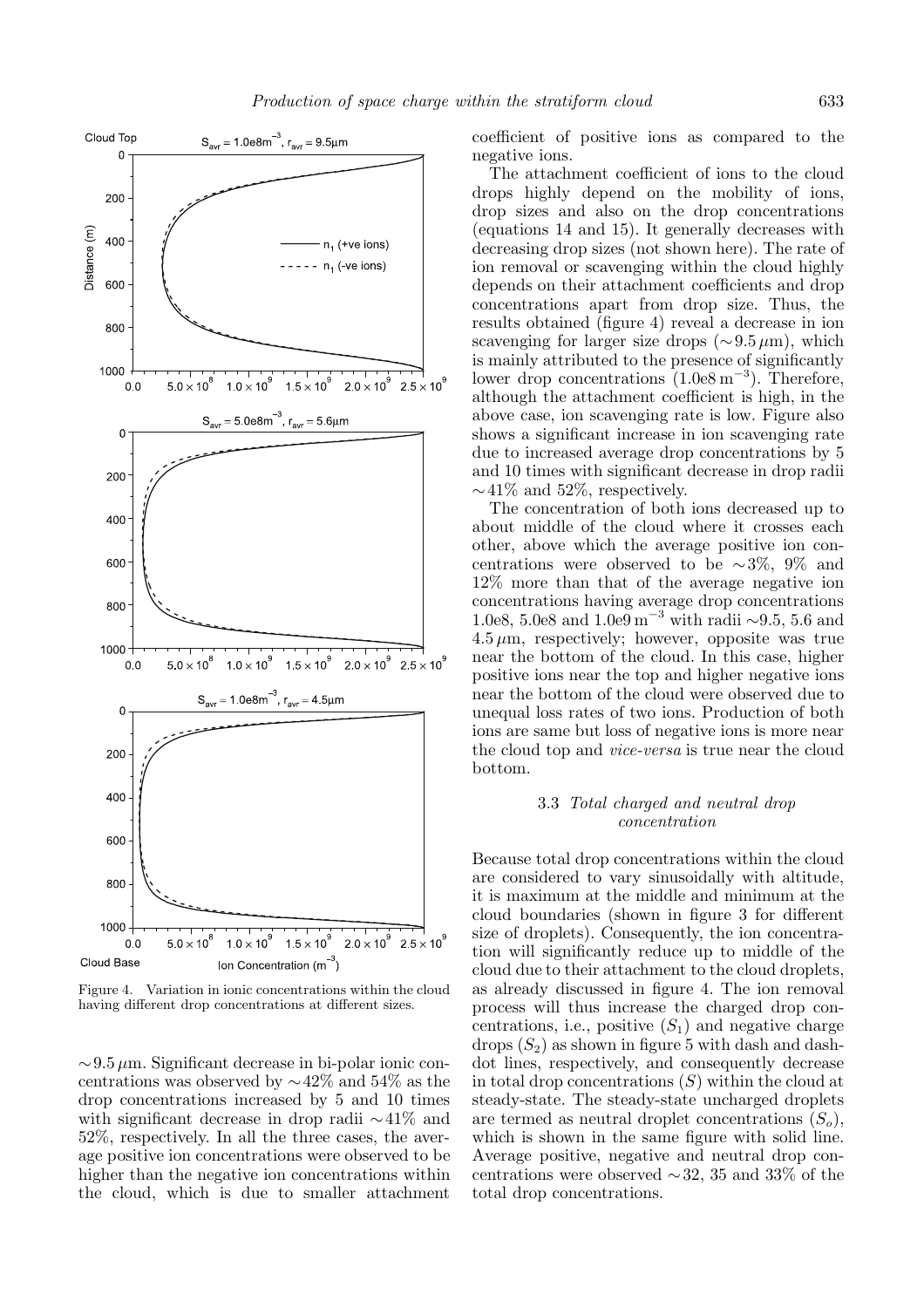

Figure 5. Variation in positively charged,  $S_1$  (dash line), negatively charged, S<sup>2</sup> (dash-dot line) and neutral, S*<sup>o</sup>* (solid line) drop concentrations within the cloud having different drop concentrations of different sizes.

In contrast to the average positive and negative ion concentrations within the cloud, average positive charge drops were observed to be less as compared to the average negative charge drops. This is due to the low magnitude of attachment coefficient of positive ions as compared to that of negative ions, as discussed before. The magnitude of average



Figure 6. Variation in electric field within the cloud having different drop concentrations at different sizes.

positive and negative charged drops were observed  $\sim$ 3.2e7 and 3.5e7 m<sup>-3</sup> within the cloud, containing average drop concentrations 1.0e8 m−<sup>3</sup> having drop radii  $\sim 9.5 \mu$ m, which increases by  $\sim 5$  and 10 times as the average drop concentrations increased by 5 and 10 times with significant decrease in drop radii ∼41% and 52%, respectively. The concentration of both the charged droplets were observed to be increased up to about middle of the cloud where it crosses each other and showing similar behaviour as obtained in case of ionic concentrations near top and bottom of the cloud. The remaining uncharged droplets, termed as neutral, were also observed within the cloud, which compensate the total drop concentrations.

#### 3.4 *Electric field*

An enhancement in the production of charged droplets associated with ion removal will consequently increase the electric field within the cloud to compensate vertical current density, as shown in figure 6. Minimum electric field  $(E_{\text{min}})$  was observed  $\sim$  27 V m<sup>-1</sup> at both the edges of cloud, which is the constant initial value goes into the model, calculated using various initial parameters already discussed earlier. Maximum electric field  $(E_{\text{max}})$  was observed at middle of the cloud where it was  $\sim 260 \text{ V m}^{-1}$  in the case of cloud having average drop concentrations 1.0e8 m−<sup>3</sup> with radii  $\sim$ 9.5 μm. It increases significantly by  $\sim$ 3 and 5 times as the average drop concentrations increased by 5 and 10 times with significant decrease in drop radii ∼41% and 52%, respectively. Variations in electric field inside the cloud are in accordance with the observed electric field variations in nonthunderstorm cloud as reported by MacGorman and Rust (1998, pp. 46–47).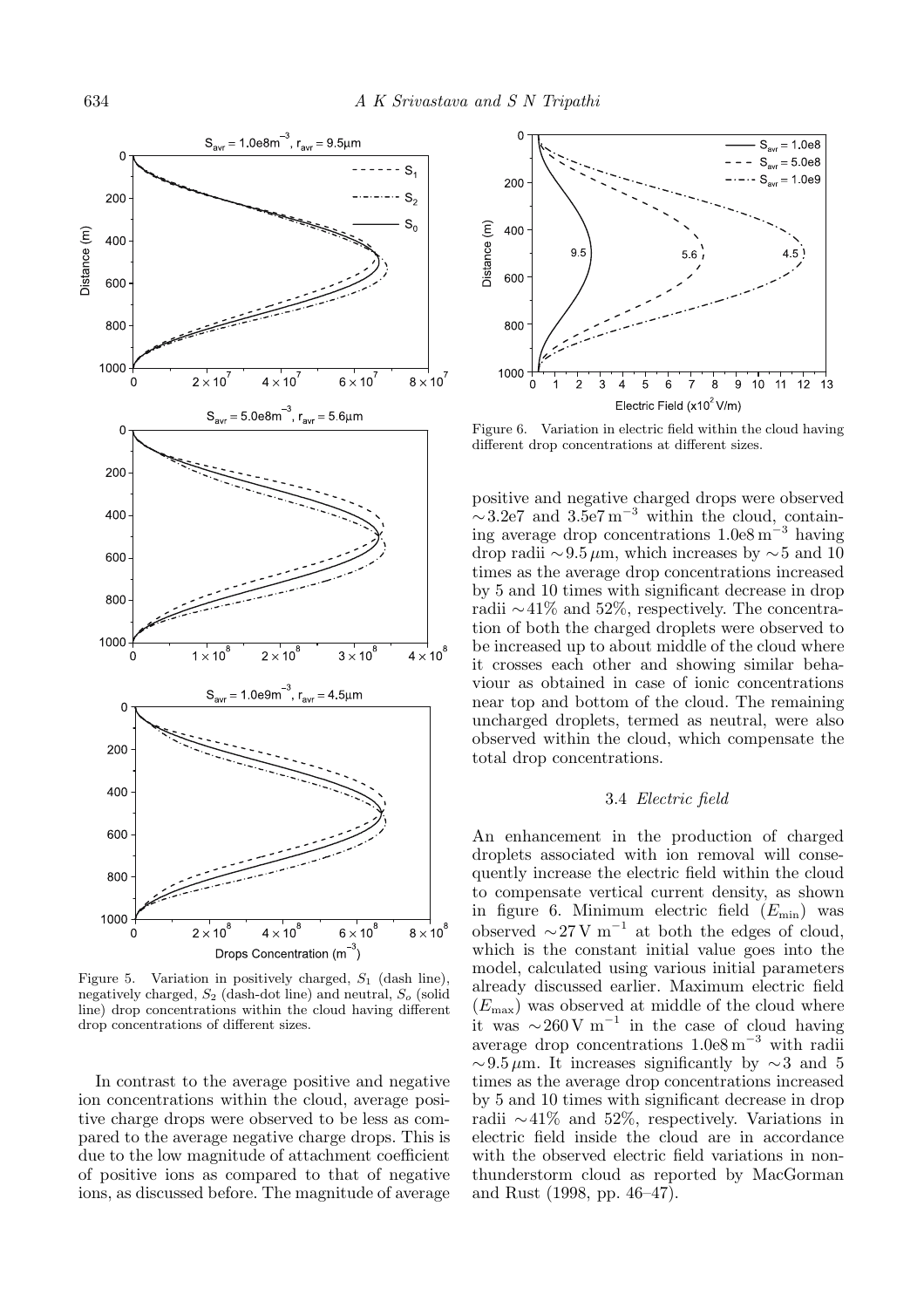

Figure 7. Variation in uni-polar space charge within the cloud having different drop concentrations at different sizes.

#### 3.5 *Uni-polar space charge*

Regions of dominance of ions and charged particles create a gradient in the air conductivity in presence of non-zero current density, which lead to the presence of space charge. The atmospheric electrical conductivity is generally increased exponentially with altitude in fair weather condition. However, it decreases inside the cloud (and aerosol) layers where ions are scavenged by cloud drops (and aerosol particles), which are highly associated with electric field as discussed earlier, so the regions of net uni-polar space charge will often exist on the upper and lower surfaces of the layers (Harrison and Carslaw 2003).

The present simulation results the variations in uni-polar space charge within the cloud containing different drop concentrations at different sizes, which are shown in figure 7. The average net positive and net negative space charges  $(\sim 2.6 \times 10^7 \text{ e m}^{-3})$  were observed at the top and bottom of the cloud, which contains average drop concentrations  $1.0e8 \text{ m}^{-3}$  of radii ~9.5 μm. The space charge was observed to be increased by  $\sim$ 3 and 5 times as the average drop concentrations increased by 5 and 10 times with significant decrease in drop radii ∼41% and 52%, respectively. Both positive and negative space charges were observed to be maximum at ∼250 and 750 m altitude level, respectively inside the cloud (from its top) containing different drop concentrations of different sizes.

# **4. Discussions and implications to the natural cloud**

An attempt has been made to develop a numerical model for the production of space charge and to understand the behaviour of other electrical parameters within the stratiform cloud. Though the present simulated results show some discrepancies to the natural conditions, which could be due to simulations made under some basic assumptions and limitations to solve the complex non-linear coupled differential equations, it is crucial to study these electrical parameters to understand their impacts on non-thunderstorm clouds, and therefore conceivably on climate, via cloud microphysical processes (Harrison 2005).

In an earlier study, Zhou and Tinsley (2007) also modeled the production of space charge and its partition between charges on droplets, aerosol particles and ions and perform its sensitivity for the variations of different electrical parameters. They have considered mono-dispersive aerosol size distribution, with at most a single positive and negative charge on aerosol. They have also considered the droplet concentrations of mono-disperse size distribution and reported typically 50–100 elementary charges on both positively and negatively charged droplets. Though most of the attachment of ions within the clouds occurs on droplets rather than on aerosol particles, we have considered only droplet concentrations of mono-disperse size distribution having single positive and negative charges in the present study. A discussion on the implications of assumptions considered in the present study to the natural condition have been given in the next section by comparing simulated results with those obtained by Zhou and Tinsley (2007) using a cloud model and also with few available observational results.

# 4.1 *Effects of single and multiple droplet charges*

Enhancement in the concentration of cloud droplets within cloud increases the ions attachment, which reduces the ion concentrations and results in an increase in the charged drop concentrations within the cloud as clearly seen in figures 4 and 5, respectively. A decrease in the ionic concentrations reduces ionic conductivity within the cloud which, in turn, results in an increase in electric field (figure 6). The above results help in producing positive and negative space charges at top and bottom boundaries of the cloud, respectively, which increases significantly with an increase in cloud drop concentrations (figure 7). The magnitude of the above results differs significantly from the results obtained by Zhou and Tinsley (2007, figure 3), which is clearly a consequence of considering mono-disperse size distributions of single positive and single negative charged aerosols along with multiple charged droplets in a cloud model having comparatively less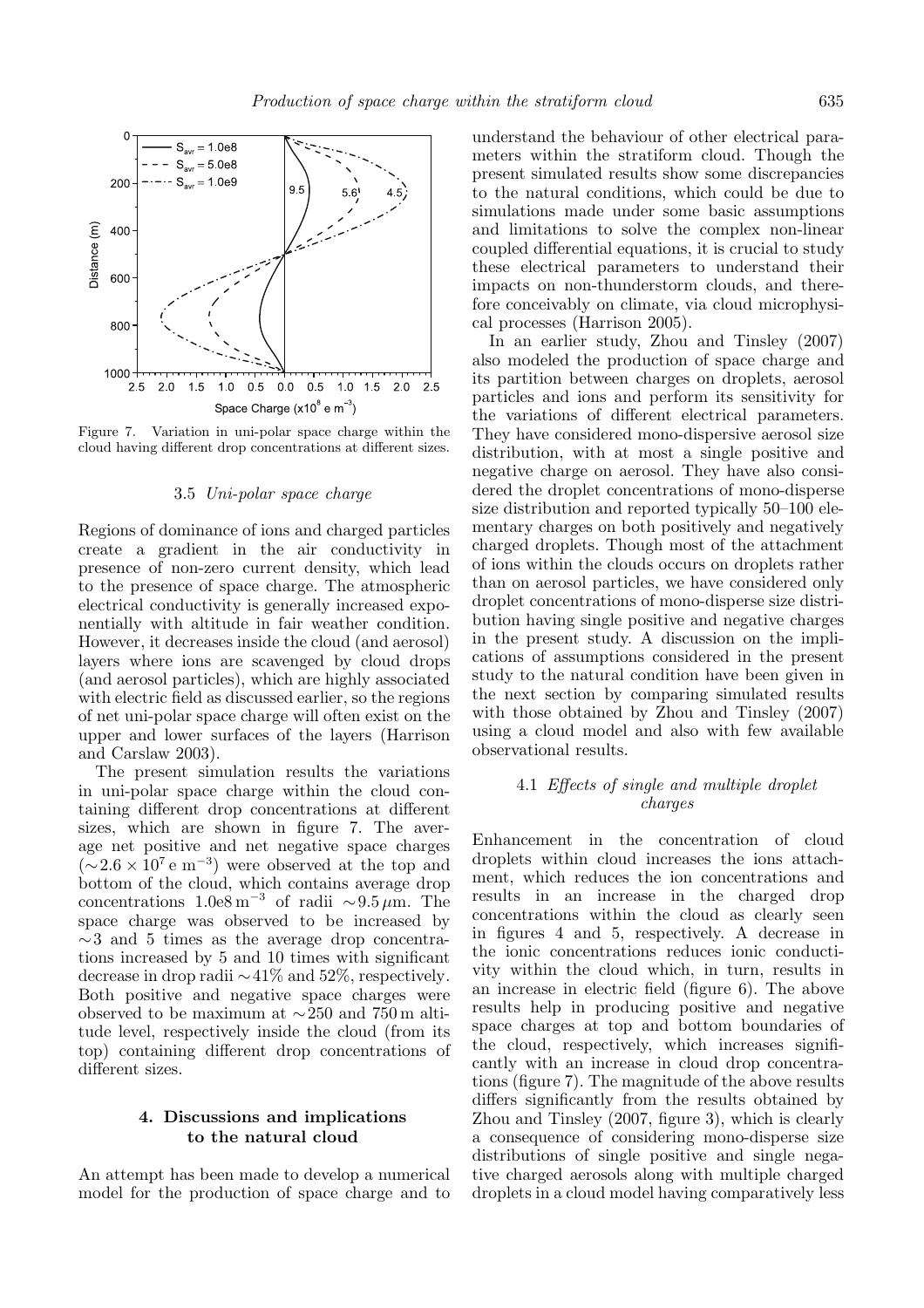cloud layer thickness. Nevertheless, the nature of variations in the electrical parameters was found to be nearly similar to the present simulated results. To understand the percentage difference in the magnitude of the electrical parameters obtained from the present simulation and simulation done by Zhou and Tinsley (2007), a comparison in the magnitude of electric field was done for an identical case for the droplet concentrations of  $1.0e8 \text{ m}^{-3}$ . The simulated electric field value in the present study shows a decrease of ∼30% from the value obtained by Zhou and Tinsley (2007).

In an earlier study, Griffiths *et al* (1974) have shown that the effect of droplet charge (varied over a wide range) and its distribution over the droplets on normalized conductivity (the ratio of the in-cloud value to the clear-air value at the same altitude) is significantly very small in the weakly-electrified clouds. However, the only significant effect exercised by cloud charge is to introduce an asymmetry into the process of ionic immobilization. Zhou and Tinsley (2007) showed that 50% variations in air-Earth's current density  $(J_z)$  can cause up to about  $40\%$  variations in charge on droplets and aerosols. These variations can certainly influence the collision processes between them and may affect cloud cover and climate. Earlier, Tinsley *et al* (2006) have numerically demonstrated that charges on aerosol particles and/or cloud droplets modify the droplet–particle collision efficiencies involved in scavenging, and the droplet–droplet and particle–particle collision efficiencies involved in coalescence of droplets and particles, even in weakly-electrified clouds and aerosol layers. Apart from the model estimated results, there are also a few observational evidences for the enhancement of space charge within the non-thunderstorm cloud. In the earlier studies, Clark (1958); Imyanitov and Chubarina (1967) have observed the space charge density typically  $\sim 0.5 - 1.0 \times 10^8$  e m<sup>-3</sup>, which are nearly comparable to the present model estimated values. On the other hand, Tinsley (2000) estimated the space charge density at the interface of top of the cloud and found very large magnitude of charge density  $({\sim}10^9 - 10^{10} \text{ e m}^{-3})$ , which are due to his assumption of a very thin region  $(∼1 – 10<sup>m</sup>)$  above the cloud where space charge accumulation occurs (Harrison and Carslaw 2003).

The discrepancy in the present study of space charge density and the other electrical parameters, apart from the layer thickness, could also due to the electrical parameter's dependence on several factors, including the stability of cloud layer in terms of turbulent mixing (not included in the present model simulation), ionization rate (q) and the total air-Earth current density  $(J_z)$ (Harrison and Carslaw 2003), which are considered

Table 3. Variation in space charge within the cloud at varying cloud thickness.

| Cloud thickness | $\rho_{+}(\rho_{+_{\rm Max}})$ |
|-----------------|--------------------------------|
| (m)             | $(e \; \mathrm{m}^{-3})$       |
| 1000            | 8.07e7 (1.27e8)                |
| 500             | 1.61e8(2.45e8)                 |
| 100             | 5.85e8 (7.64e8)                |
| 50              | 7.77e8 (1.0e9)                 |

as constant under steady condition and taken as the typical values (table 1) for calculating initial boundary conditions of the model. Apart from the above factors, cloud drop concentrations and their sizes are the other important parameters that can also profoundly affect the various electrical parameters within the cloud, which is not mentioned in the earlier studies (Clark 1958; Imyanitov and Chubarina 1967; Tinsley 2000) and considered slightly different from the present simulations by Zhou and Tinsley (2007) in the cloud model. It can change the total ionic and charged drop concentrations and thus modulate the total space charge density by changing electric field within the cloud.

## 4.2 *Effects of thickness of cloud layer*

The model presented here is for the stable cloud layer. However, localized downward (and upward) winds near the top (and bottom) of the cloud can cause narrowing of the cloud layer and thus increased gradient of all the electrical parameters within the cloud (Zhou and Tinsley 2007). Zhou and Tinsley (2007) have reported that variations in vertical air-Earth's current density  $(J_{z_1} \text{ and } J_{z_2})$ due to variations in relative amounts of positive and negative ion concentrations  $(n_1 \text{ and } n_2)$  create space charges at the cloud boundaries. Consequently, more positive ions can flow downward than the negative ions flow upward from the top of the cloud, because of the decreased ion concentration within the cloud. Similarly, more negative ions can flow upward from the bottom of the cloud than positive ions flow down.

To understand the dependence of space charge on thickness of cloud layer, simulations have been done for the variations of space charge within the cloud by varying cloud thickness. Simulations were done for a single case of cloud, containing droplet concentrations of 5.0e8 m−<sup>3</sup> having drop radii of  $\sim$  5.6 μm. Results are shown in table 3 where the values outside the brackets indicate net average positive space charge at top of the cloud; the values in the brackets indicate maximum positive space charge within the cloud. Similar magnitude with opposite sign, i.e., negative space charge, was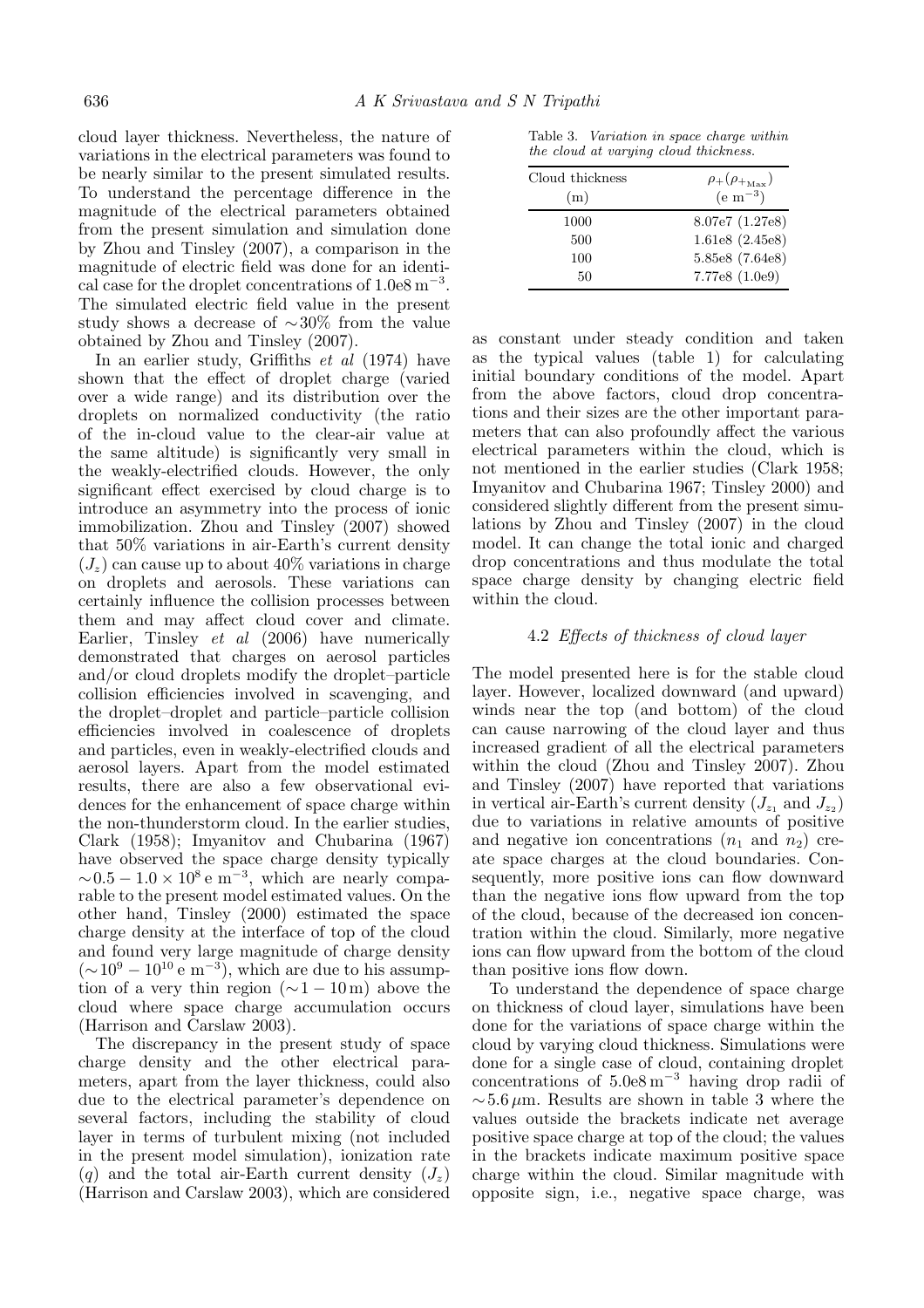observed at bottom of the cloud. Table 3 clearly reveals that the magnitude of space charge highly depends on cloud layer thickness. A significant increase in space charge with narrowing cloud layer thickness was observed in the present simulation. Nearly similar feature in the nature of variation of space charge within the cloud was reported earlier by Tinsley (2000); Harrison and Carslaw (2003); Zhou and Tinsley (2007). Other electrical parameters within the cloud except electric field show similar behaviour as discussed above for space charge. However, a significant decrease in electric field was observed with decrease in cloud thickness as can be understood from equation (18).

## **5. Conclusions**

- Numerical simulations of the production of space charge and the variations in other electrical parameters within the low level stratiform cloud have been done by assuming mono-disperse droplet distribution, with at most a single positive and/or negative charge.
- The magnitude of average positive ion concentrations was observed to be more than the average negative ion concentrations within the cloud due to low scavenging rate of positive ions than the negative ions, which is highly attributed to their mobilities. Consequently, low concentration of average positive charge drops were observed as compared to the average negative charge drops. On the other hand, the concentration of average net positive ions and net positively charged drops were observed to be higher near the top of cloud than the concentration of average net negative ions and net negatively charged drops; however, reverse was observed near the cloud bottom.
- The magnitude of maximum electric field  $(E_{\text{max}})$ was observed  $\sim$ 260 V m<sup>-1</sup> at middle of the cloud having average drop concentrations  $1.0e8 \text{ m}^{-3}$ with radii  $\sim$ 9.5  $\mu$ m, which increases significantly by ∼3 and 5 times as the average drop concentrations increased by 5 and 10 times with subsequent decrease in drop radii ∼41 and 52%, respectively. However, the magnitude of minimum electric field  $(E_{\text{min}})$  was observed to be constant  $({\sim}27\,\mathrm{V~m}^{-1})$  at both the edges of cloud for any drop concentrations.
- Net positive space charge density was observed at the top and negative at the bottom of the cloud, which was attained  $\sim$ 2.6 × 10<sup>7</sup> e m<sup>-3</sup> when cloud containing the average drop concentrations 1.0e8 m<sup>-3</sup> having drop radii ~9.5 μm. The space charge density was observed to be increased by ∼3 and 5 times as the average drop concentrations increased by 5 and 10 times with

significant decrease in drop radii ∼41 and 52%, respectively.

• All the above electrical parameters are highly sensitive to the thickness of the cloud. Except electric field within the cloud, other electrical parameters show significant increase with narrowing the cloud thickness. However, a significant decrease in electric field was observed with decrease in cloud depth.

## **Acknowledgements**

This work was supported through a grant from ISRO RESPOND program. The authors thank Prof. B A Tinsley from the University of Texas at Dallas, Richardson, Texas, USA for his valuable discussions/suggestions in constructing the equations for this study. Authors are also thankful to Dr Devendraa Siingh from Indian Institute of Tropical Meteorology, Pune for his valuable suggestions. Authors are grateful to the anonymous reviewer for the constructive and valuable comments/suggestions, which helped to improve the scientific content of the manuscript.

#### **References**

- Altaratz O 2003 The electrical development in thunderclouds in the eastern Mediterranean; Ph.D. thesis, Tel Aviv University.
- Anderson T L, Covert D S and Charlson R J 1994 Cloud droplet number studies with a counterflow virtual impactor; J. Geophys. Res. **99** 8249–8256.
- Carslaw K S, Harrison R G and Kirkby J 2002 Cosmic rays, clouds, and climate; Science **298** 1732–1737.
- Chalmers J A 1967 Atmospheric electricity, 2nd edn, Pergamon, Oxford.
- Chiu C S 1978 Numerical study of cloud electrification in an axisymmetric, time-dependent cloud model; J. Geophys. Res. **83** 5025–5049.
- Chiu C and Klett J D 1976 Convective electrification of clouds; J. Geophys. Res. **81** 1111–1124.
- Clark J F 1958 Fair weather atmospheric electric potential and its gradient; In: Recent advances in atmospheric electricity (eds) L G Smith (New York: Pergamon) pp. 61–73.
- Farrar P D 2000 Are cosmic rays influencing oceanic cloud coverage or is it only El Nino; Climate Change **47** 7–15.
- Ghoshdastidar P S 1998 Computer simulation of flow and heat transfer (New Delhi: Tata McGraw-Hill Publishing Co. Ltd.) 295p.
- Gillani N V, Schwarts S E, Leaitch W R, Strapp J W and Isaac G A 1995 Field observations in continental stratiform clouds: Partitioning of cloud particles between droplets and unactivated interstitial aerosols; J. Geophys. Res. **100** 18,687–18,706.
- Griffiths R F, Latham J and Myers V 1974 The ionic conductivity of electrified clouds; Quart. J. Roy. Meteor. Soc. **100** 181–190.
- Gringel W, Rosen J M and Hoffman D J 1986 Electrical structure from 0 to 30 kilometers: The Earth's electrical environment, (Washington, D.C.: NAS Press) pp. 166–182.